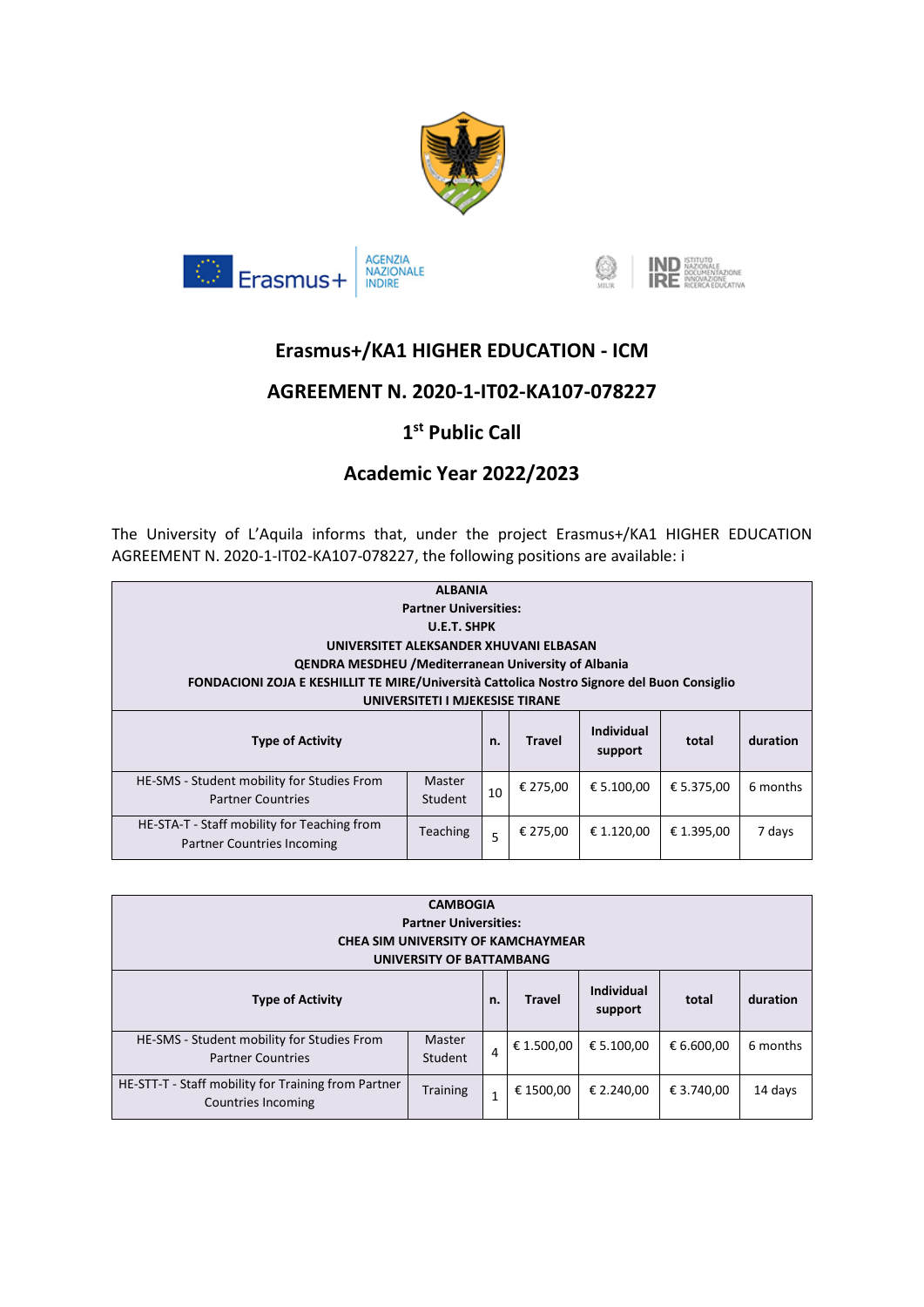| <b>GEORGIA</b><br><b>Partner Universities:</b><br><b>GEORGIAN AMERICAN UNIVERSITY LLC</b><br><b>GEORGIAN TECHNICAL UNIVERSITY</b><br><b>IVANE JAVAKHISHVILI TBILISI STATE UNIVERSITY</b> |                   |    |               |                              |            |          |  |
|------------------------------------------------------------------------------------------------------------------------------------------------------------------------------------------|-------------------|----|---------------|------------------------------|------------|----------|--|
| <b>Type of Activity</b>                                                                                                                                                                  |                   | n. | <b>Travel</b> | <b>Individual</b><br>support | total      | duration |  |
| HE-SMS - Student mobility for Studies From<br><b>Partner Countries</b>                                                                                                                   | Master<br>Student | 3  | € 360,00      | € 5.100.00                   | € 5.460,00 | 6 months |  |
| HE-STT-T - Staff mobility for Training from Partner<br>Countries Incoming                                                                                                                | <b>Training</b>   |    | € 360,00      | € 1.120,00                   | € 1.480,00 | 7 days   |  |

The mobility for students will start on the condition the interim/progress report is approved by the Erasmus+ Italian National Agency.

Detailed information will be provided after the selection.

**\*\*\***

#### **Procedure for the selection of students**

Each University, included in the project, will carry out the selection of the participants according to the following **criteria:**

1. The selection must be fair, transparent and well-documented, and shall be made available to all parties involved in the selection process.

2. The selection criteria (e.g. the academic performance of the candidate, the previous mobility experiences, the motivation, etc.) shall be made public. The HEI shall take the necessary measures to prevent any conflict of interest with regard to persons who may be invited to take part in the selection bodies or selection process.

3. For students from Partner Countries, the first criterion for selecting students will be academic merit, but with equivalent academic level, preference should be assigned to students from less advantaged socio-economic backgrounds (including refugees, asylum seekers and migrants).

4. Lower priority will be given to those who have already participated in mobility actions in the same study cycle under the LLP-Erasmus Programme, Erasmus Mundus Programme or Erasmus+ Programme.

In the case of Erasmus Mundus Master Courses and Erasmus Mundus Joint Master Degrees, previous participation is only taken into account for scholarship holders. A student can go on mobility several times, up to a maximum of 12 months per study cycle. Prior experience under LLP- Erasmus Programme; Erasmus+ mobility for higher education students (both KA103 and KA107) and as scholarship holders of Erasmus Mundus Master Courses and Erasmus Mundus Joint Master Degree is taken into account for the maximum of 12 months. However, participation in Erasmus Mundus Master Courses and Erasmus Mundus Joint Master Degrees as self-financing participants is not taken into account.

Partner Universities will select a maximum of 5 students each.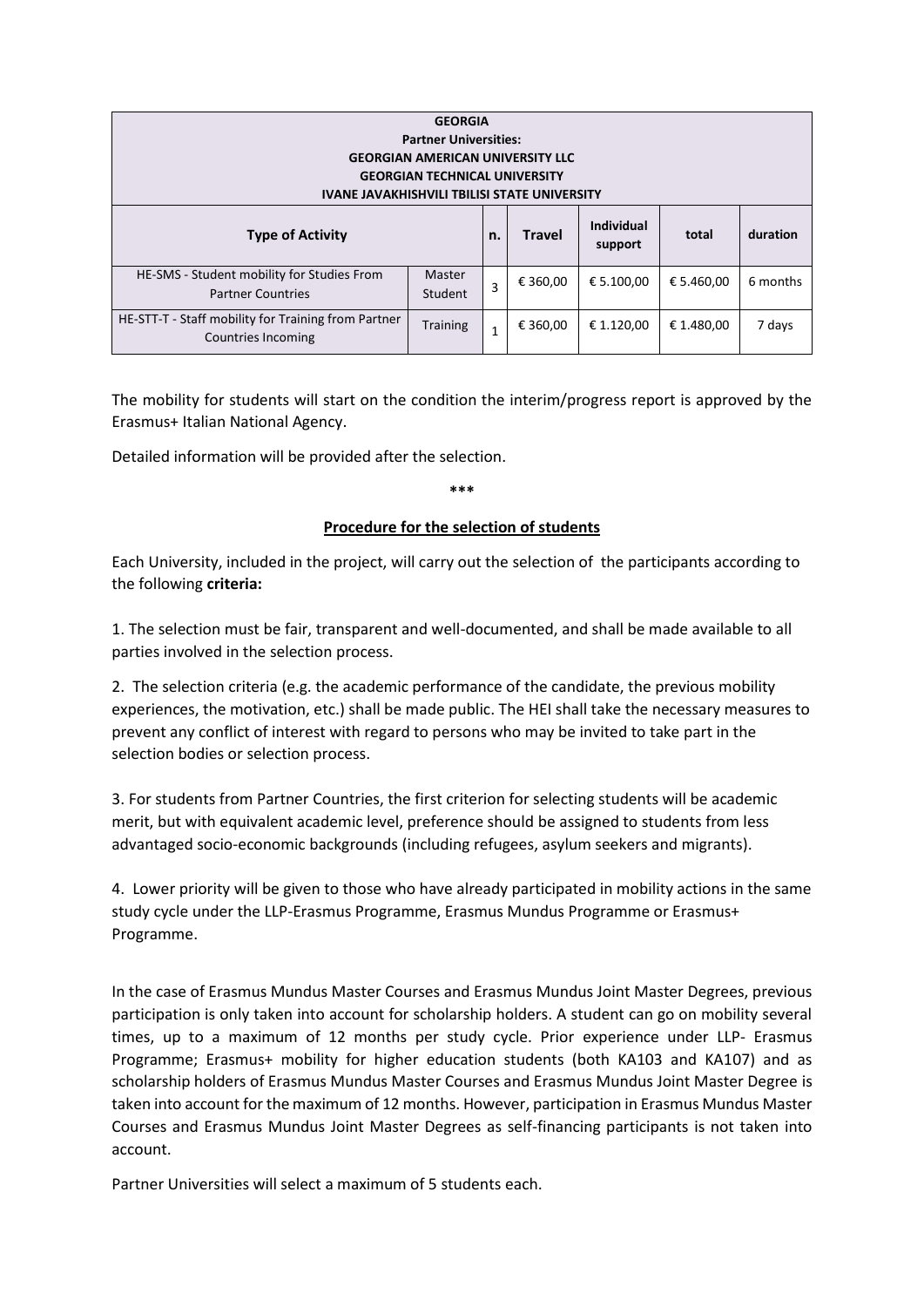Each University, included in the project,:

- a) will inform UNIVAQ International Relations Office [\(credit.mobility@strutture.univaq.it\)](mailto:credit.mobility@strutture.univaq.it) by sending:
	- the minutes of the selection.
	- an Excel file with all the information regarding candidates and scores given according to the selection criteria
	- an official nomination letter
- b) Documents to be sent to UNIVAQ for each student candidate:
	- candidate's CV;
	- Learning Agreement for master candidates;
	- motivation letter;
	- transcript of records;
	- a copy of the passport;

- **detailed information regarding previous participation in the Erasmus+ Program** (duration, level of study, type of project, hosting Institution) or **declaration of non-participation in the Erasmus+ Program;**

c) Deadline for sending documents to the University of L'Aquila: **31st March 2022**

Once all documents arrive from all Partner universities, an academic committee at UNIVAQ will be nominated in order to evaluate the applications received. A general merit ranking will be approved by the committee together with a reserve list of candidates.

The mobilities will take place in the first semester of the academic year 2022/2023.

**\*\*\***

### **Procedure for the selection of staff**

Each University, included in the project, will carry out the selection of the participants according to the following **criteria:**

1. The selection must be fair, transparent and well-documented, and shall be made available to all parties involved in the selection process.

- 2. The selection criteria shall be made public.
	- Level of integration of proposed teaching/training activities in the hosting institution;
	- Achievement of real enrichment of teaching/technical/administrative capacities of both hosting and visiting staff;
	- Commitment of home institution to recognize the activities carried out abroad;
	- Contribution of the mobility to capacity building of sending institutions;
	- Opportunity to start/extend an integrated curriculum / double diploma.
	- The quality of teaching programme;
	- The motivation.

The HEI shall take the necessary measures to prevent any conflict of interest with regard to persons who may be invited to take part in the selection bodies or selection process.

Each University:

a. will select up to 3 staff;

b. will inform the International Relations Office (credit.mobility@strutture.univag.it) by sending: